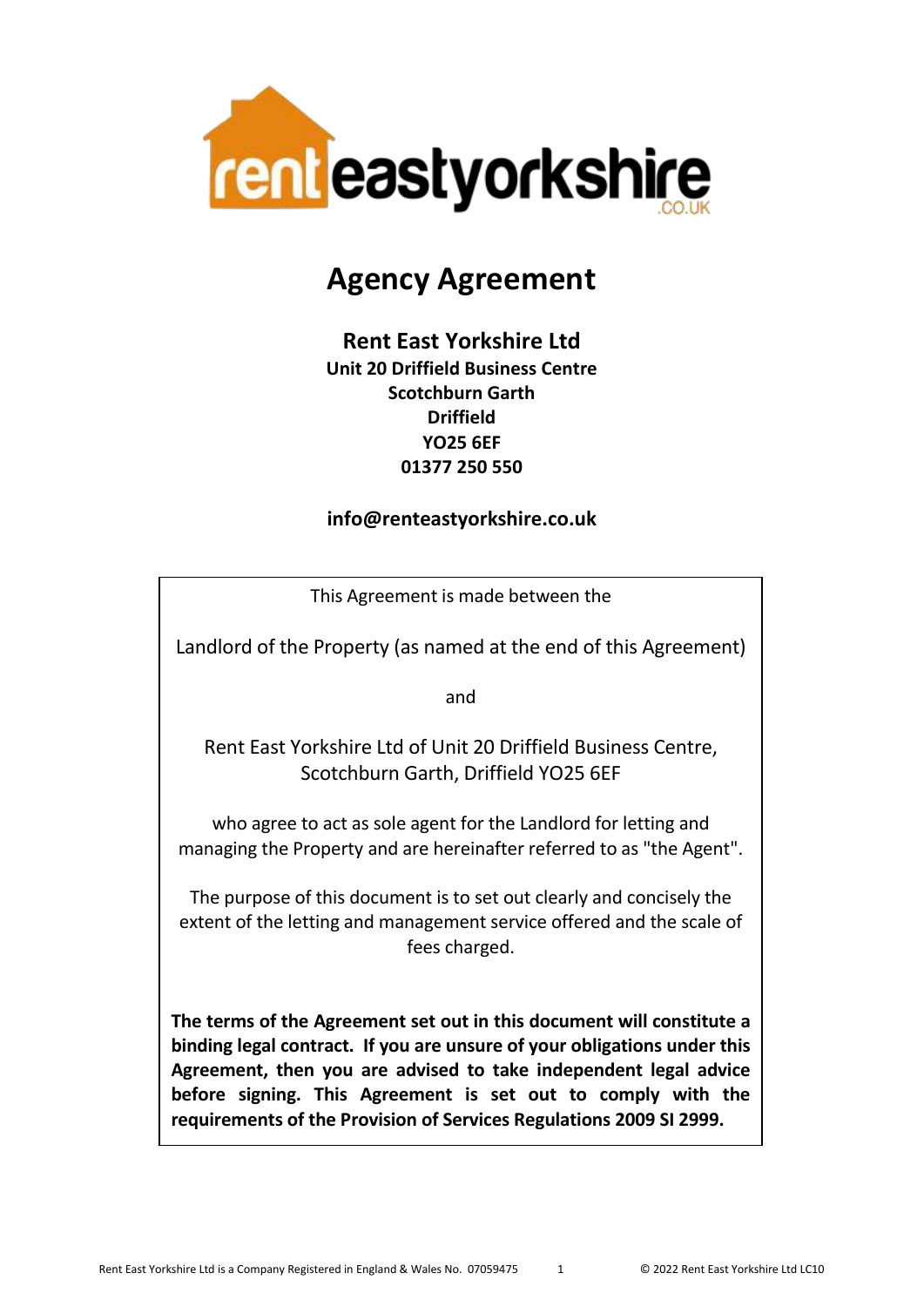# **Agency Agreement**

**STANDARD MANAGEMENT SERVICE** - Rent East Yorkshire Ltd provides a property management service to owners wishing to let out their property. The standard fee for the management is taken as a percentage of the gross rents due for the period of the tenancy and a set-up fee will normally be levied at the outset for taking references and arranging the tenancy.

The Standard Management Service includes:

- 1. Advising as to the likely rental income.
- 2. Advertising and generally marketing the Property.

3. Interviewing prospective tenants and taking up full references including credit check, bank reference, and employer or previous landlord character reference as deemed appropriate by Rent East Yorkshire Ltd or obtaining reference checks through a third part referencing supplier. Where necessary, additional security would be requested by means of a guarantor. In cases where a company occupies as the tenant, a full bank reference or company credit check would be taken.

4. Providing a suitable tenancy agreement for the Property.

5. Liaising with a Landlord's mortgagees where necessary and where specifically instructed to do by the Landlord with regard to references and tenancy agreement.

6. Carrying out the initial right to rent checks in accordance with the Immigration Act 2014.

7. Taking a deposit from the Tenant, dealing with this deposit under the requirements of the chosen deposit protection scheme until the end of the tenancy when the Property and contents have been checked for unfair wear and tear and handling any termination issues with the Tenant and the deposit scheme provider.

8. Collecting the rent monthly and paying over to the Landlord monthly (normally sent within 15 days of collection) less any fees or expenses due or incurred for the period. Payments will be made by direct bank transfer and a detailed rent statement will be forwarded to the Landlord.

9. Arranging with service companies (principally electricity gas & water) for meter readings and advising them of the transfer of service contracts to the tenant at the beginning of each tenancy.

10. Regular inspections of the Property are carried out on a 6 monthly basis. Responsibility for and management of empty property is not normally included, and will only be carried out by special arrangement agreed in writing between the Landlord and the Agent.

11. Co-ordination of repair or maintenance including arranging for tradesmen to attend the Property and obtaining estimates where necessary, supervising works and settling accounts from rents received.

12. Making payments on behalf of the Landlord from rents received for costs in managing the Property.

13. Carrying out a full property inspection and inventory check at the end of the tenancy and, if necessary, preparing and agreeing a schedule of costs relating to any damage or unfair wear and tear prior to releasing the deposit.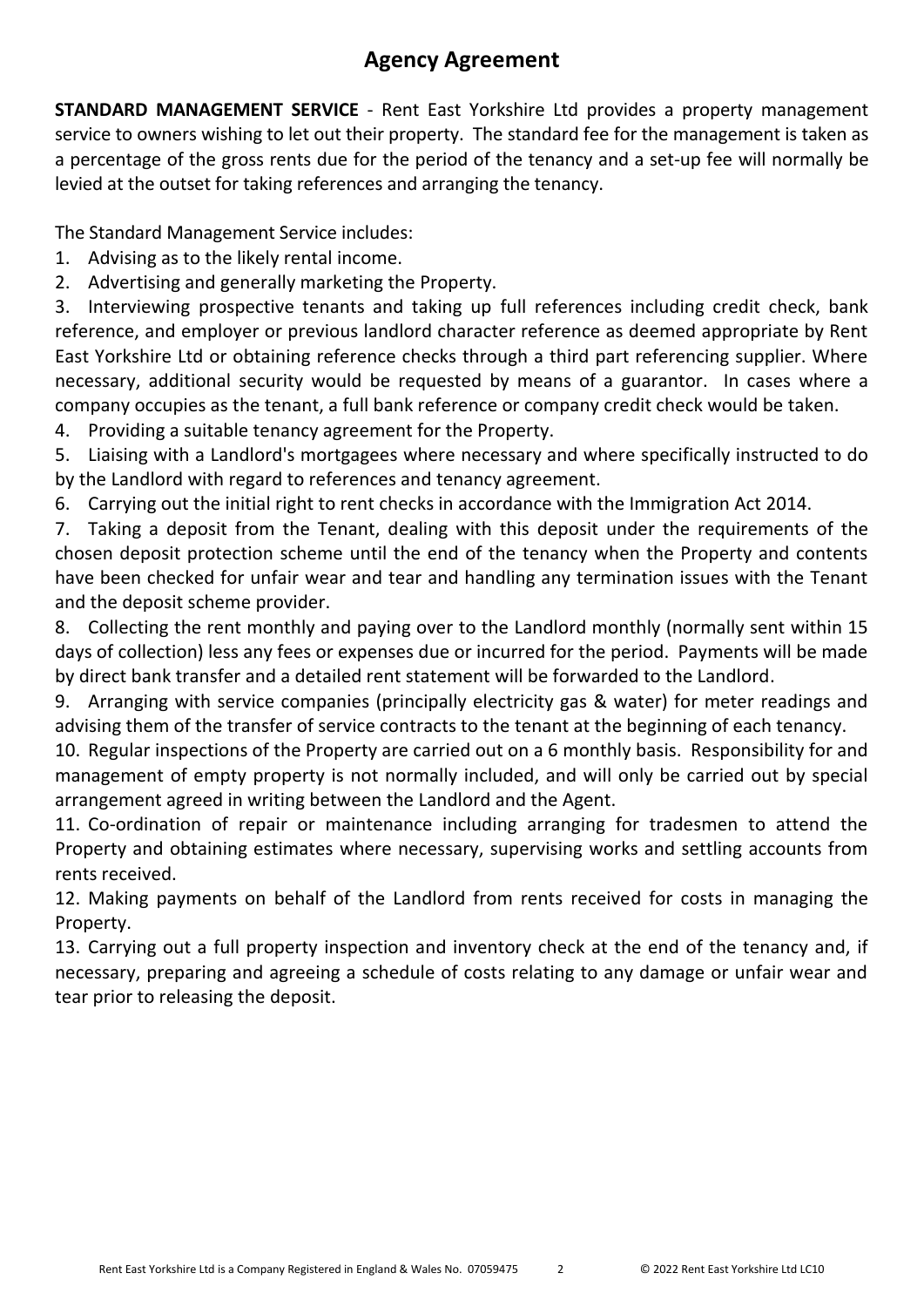#### **Additional items and other expenses will be charged according to the scale of fees defined below.**

# **Scale of Fees**

| Standard Management Fee (Items 1 to 13)                  | £450 + 10 % of rent due                         |
|----------------------------------------------------------|-------------------------------------------------|
|                                                          | (or £50 minimum charge)                         |
| Minimum Fee (in case of early termination)               | £550                                            |
| Letting Only Service Fee (Items 1 to 7)                  | £550                                            |
| Rent Collection when added to Let Only Service (Item 8)  | 8% of rent due                                  |
|                                                          |                                                 |
| Service of notice when tenant isn't in breach of tenancy | £200                                            |
| <b>Tenancy Renewal Fee</b>                               | £90 for non managed properties                  |
| Arranging gas safety check                               | $£25 + \text{costs}$ for non managed properties |
| <b>Check Out Inspections</b>                             | £175 for non managed properties                 |
| DPS Claim for non managed properties                     | $£150 + 10%$ of award                           |
| Provision of Energy Performance Certificate              | £85                                             |
| Obtaining estimates and supervision of major works       | 10% of cost of work over £500                   |
| Administration of NRL tax returns                        | £350 per annum                                  |
| Redirection of mail:                                     | cost of postage                                 |
| Faxes & overseas telephone calls                         | telephone call & fax costs                      |
| Hourly rate for other work                               | £75                                             |

Additional charges may apply, please give us a call to speak to us about what you require

# *Rent East Yorkshire Ltd*

Unit 20 Driffield Business Centre, Scotchburn Garth, Driffield East Yorkshire YO25 6EF. Tel: 01377 250550 Company no. 07059475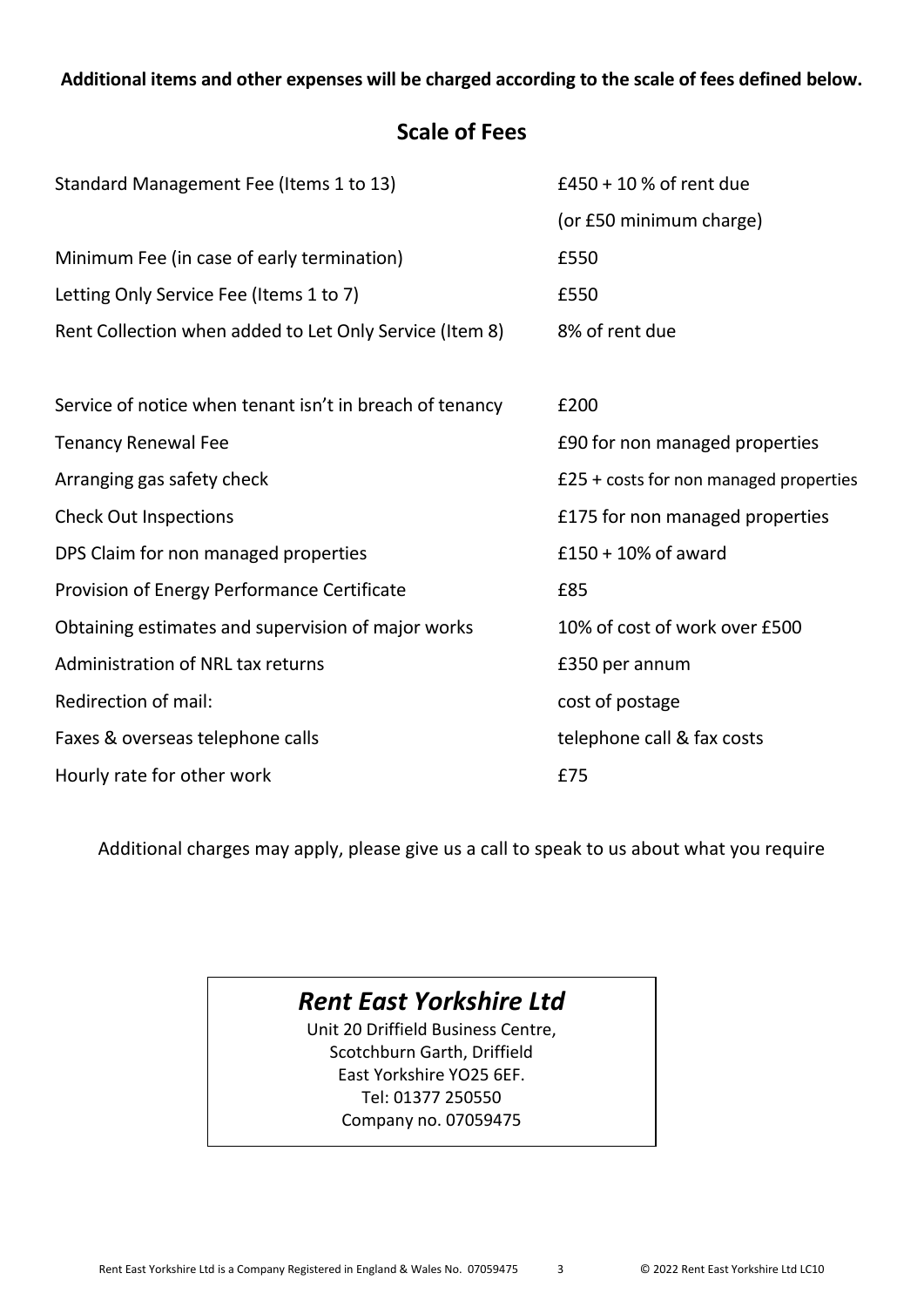# **Terms of Business**

#### **1. GENERAL AUTHORITY AND MANAGEMENT SERVICES:**

#### **1.1 GENERAL AUTHORITY:**

The Landlord confirms that he/she is the sole or joint owner of the Property and has the right to rent out the Property under the terms of the mortgage or head lease. Where necessary, the Landlord confirms that permission to let has been granted by the mortgagee and the freeholder or head leaseholder, and that the Landlord agrees to comply with any mortgage or head lease conditions. Where the Property is subject to a mortgage or head lease, the Landlord shall supply the Agent with details of any head lease or mortgage conditions that may affect the letting of the Property.

The Landlord authorises the Agent to carry out the various usual duties of property management including those listed in items 1-13 of the Standard Management Service – detailed previously. The Landlord also agrees that the Agent may take and hold deposits and comply with the requirements of any tenancy deposit scheme that may apply to that deposit. It is declared that the Agent may earn and retain commissions on insurance policies issued. The Agent has the sole rights to let the Property. The same terms will apply to any subsequent lettings and any changes by either party should be confirmed in writing. The Agent declares that fees may be charged to either the Landlord or the Tenant for ancillary services (e.g. duplication of keys) and that such fees will include a profit element to cover the Agent's administrative and business costs.

#### **1.2. LETTING ONLY SERVICE:**

Where the Landlord does not wish the Agent to undertake full management (the Standard Management Service), the Agent can provide a Letting Only Service. The Letting Only Service includes only items 1 to 7 of the Standard Management Service as listed above. The Landlord would remain responsible for all other aspects of the letting including the maintenance of the property and any gas and electrical appliances. The Landlord would remain responsible for complying with the Deposit protection requirements of the Housing Act 2004 and must provide the Agent with written confirmation of this together with a receipt for the Deposit monies received by the Agent on his behalf. The Letting Only Service Fee is payable at the commencement of the tenancy and will be deducted from monies received by the Agent on the Landlord's behalf. If the tenant leaves prior to the end of the term of the tenancy, through no fault of the Agent, the Landlord shall not be entitled to reimbursement of any fees paid.

Where the Landlord requires the Agent to deal with his legal responsibilities for the protection of tenancy deposits under the Housing Act 2004 (item 7 of the Standard Management Service) then the Tenancy Deposit Service Fee will be charged in addition to the Letting Only Service Fee. The Landlord must indemnify the Agent for any losses suffered by the Agent as a result of the Landlord's failure to comply with the Deposit protection requirements of the Housing Act 2004.

#### **1.4. LETTING ONLY AND RENT COLLECTION SERVICE:**

Where the Landlord requires the collection of rents (items 8 of the Standard Management Service as listed above) in addition to the Letting Only Service, then the Letting and Rent Collection Fee will be charged and will be deducted from rents collected.

#### **1.5. RENEWALS:**

Where, with the consent of the Landlord, the tenancy is renewed or extended to the same tenant (or any person associated with the Tenant) originally introduced by the Agent under the Standard Management Service, the Tenancy Renewal Fee shall be payable on the renewal date. The Agent shall prepare the tenancy agreement, if required, for the new or extended tenancy and the terms of this Agreement shall continue until the Tenant leaves, or this Agreement is terminated.

#### **1.6. REFERENCING:**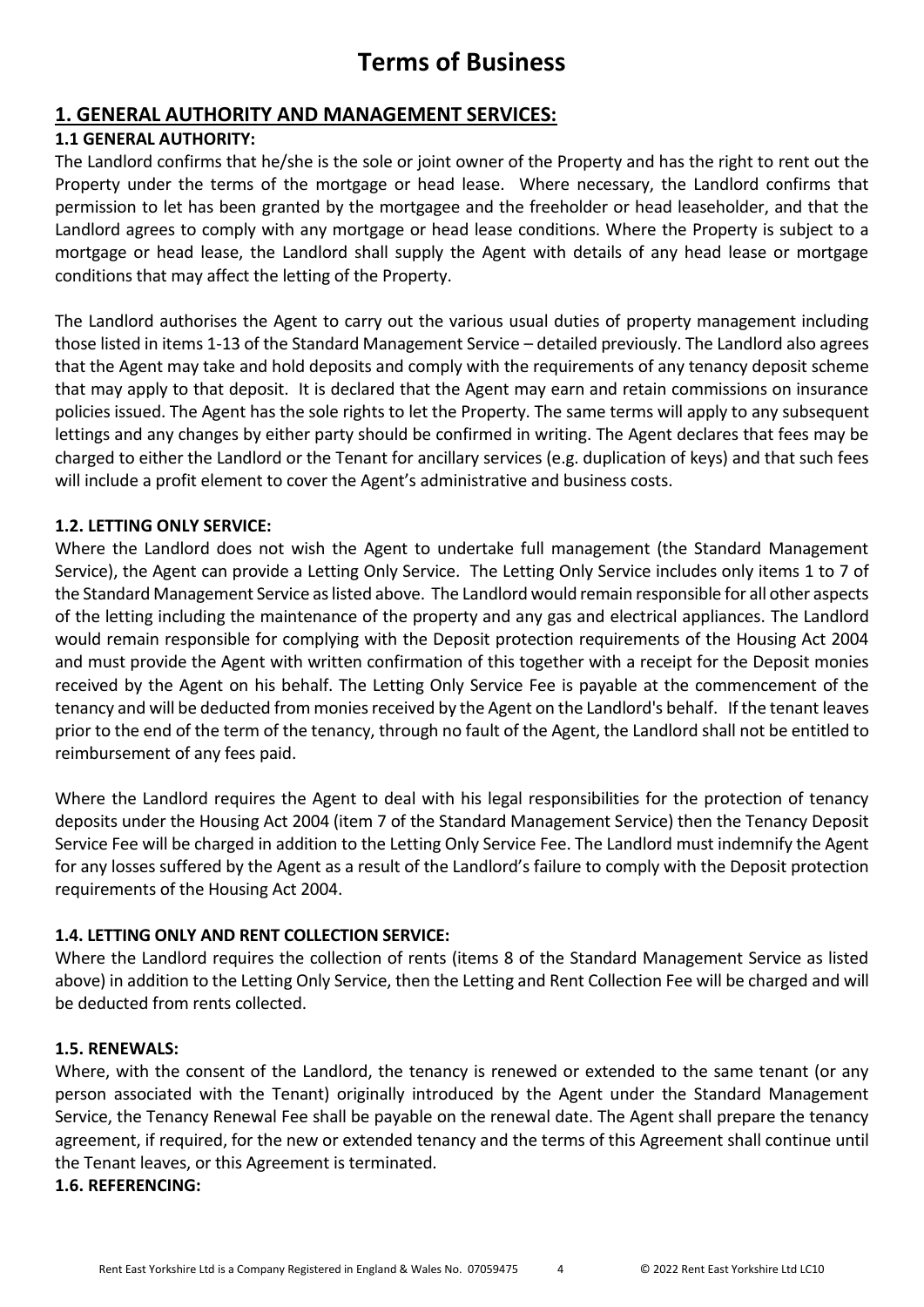The Agent will carry out referencing checks on any prospective tenant which would normally include a financial reference or credit check, and a character reference from a previous landlord or employer. This may be carried out by the Agent themselves or through a third party referencing supplier. The Agent will make reasonable endeavours to select good tenants with appropriate references who are capable of meeting the monthly rental payments. However, the Agent will not be responsible where fraudulent or incorrect information has been provided by applicants and the Agent had no reason to believe the information to be fraudulent or incorrect. Where a third party referencing supplier report shows the applicants to be suitable tenants and the Agent has reviewed the report with the Landlord and has no reason to believe that the information is incorrect or has been fraudulently supplied the Agent will not be responsible for any default by the Tenant.

#### **2. LIABILITY FOR TENANT DEFAULT:**

**2.1** Although our aim is to take care in managing the Property, the Agent cannot accept responsibility for nonpayment of rent, damage, or other default by tenants, or any associated legal costs incurred in their collection where the Agent has acted correctly in terms of this Agreement, or on the Landlord's instructions. An insurance policy is recommended for this eventuality.

#### **3. AGENT REMUNERATION:**

**3.1** The Landlord agrees to pay the management or service fee at the applicable percentage above for the service level they have selected. This fee applies once a Tenant is introduced to the Property by the Agent and the Tenant enters into a Tenancy Agreement.

**3.2** The Landlord agrees to repay the Agent for any costs, expenses or liabilities incurred or imposed on the Agent provided that they were incurred on behalf of the Landlord in pursuit of the Agent's normal duties and within the scope of the authority given by this agency agreement. To assist the Agent in carrying out his duties effectively, the Landlord agrees to respond promptly with instructions where necessary to any correspondence or requests from the Agent.

**3.3** Where this agreement is cancelled under the Consumer Contracts (Information, Cancellation and Additional Charges) Regulations 2013 (or other consumer contract legislation) the Landlord agrees to repay any reasonable costs incurred by the Agent in carrying out his duties before the cancellation of the contract (see clause 15.6).

**3.4** The Landlord agrees to indemnify the Agent for any loss, damage, penalty or fine (whether civil or criminal) or associated costs suffered as a result of the Agent providing services to the Landlord, except where this is attributable to the negligence of the Agent.

**3.5** The Landlord agrees that any work carried out by the Agent for the Landlord beyond that set out in this Agreement, which is within the scope of the Agent's general authority, will be charged at the hourly rate specified above.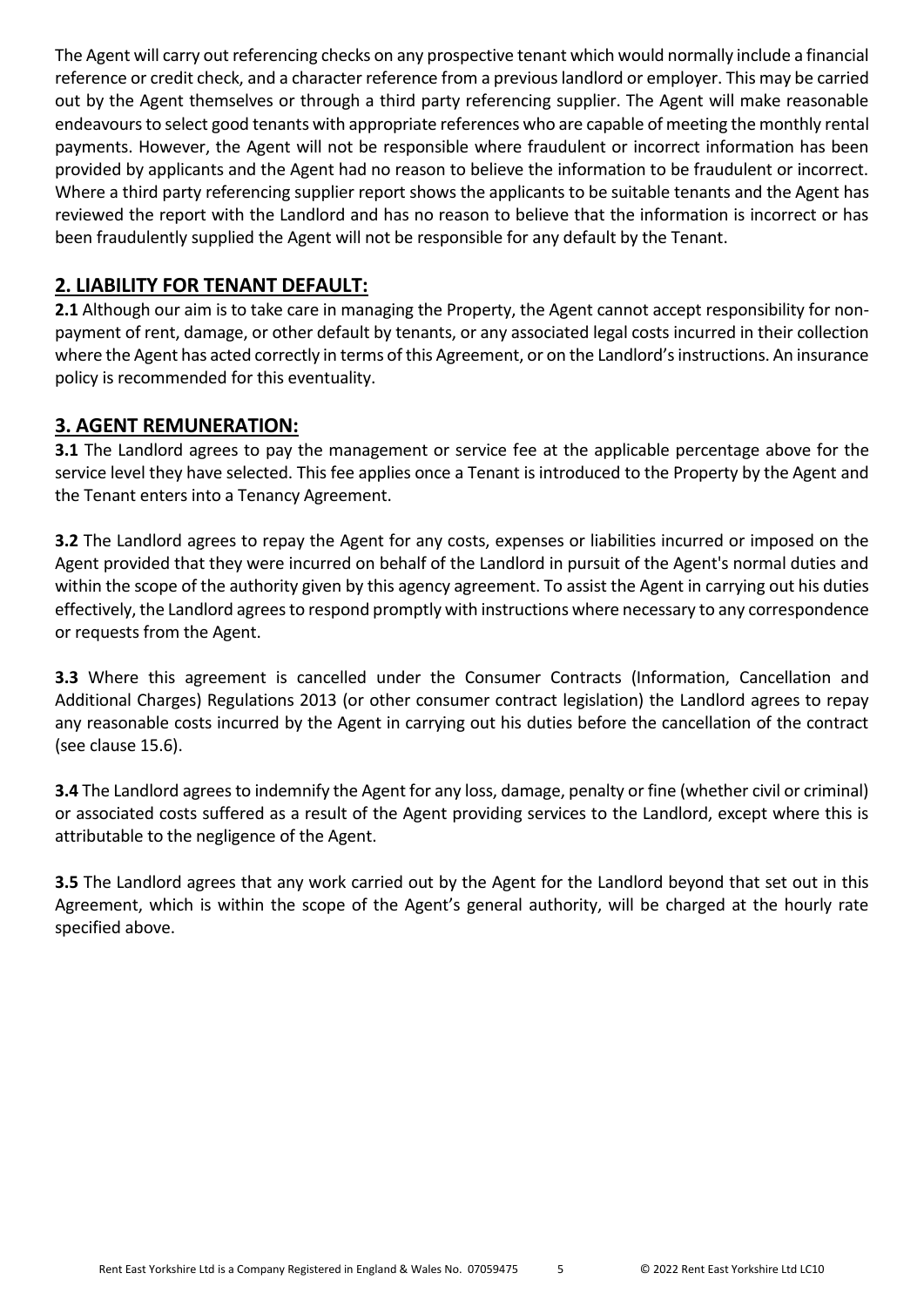#### **4. MAINTENANCE:**

**4.1** The Landlord agrees to provide the Property in good and lettable condition and that the Property, beds, sofas and all other soft furnishings conform to the current fire safety regulations. The Landlord agrees to make the Agent aware of any on-going maintenance problems. Subject to a retained maximum expenditure limit (UK landlords: £200, overseas landlords: £300) on any single item or repair, and any other requirements or limits specified by the Landlord, the Agent will administer any miscellaneous maintenance work that needs to be carried out on the Property (although the administration of major works or refurbishment will incur an additional charge - see Scale of Fees above). 'Retained maximum expenditure limit' means that the Agent has authority to spend up to this amount (or other amount as individually agreed) on reasonable improvements or repairs in any single monthly accounting period without prior reference to the Landlord.

**4.2** For expenditure in excess of the agreed expenditure limits, the Agent would normally request authorisation in advance, although it is agreed that in an emergency or for reasons of contractual or legal necessity where reasonable endeavours have been made to contact the Landlord, the Agent may reasonably exceed the limits specified. By law, it is necessary to carry out an annual inspection and service for the central heating and any gas appliances and flues to ensure that all gas appliances, flues and associated pipe work are maintained in a safe condition. The Agent will carry this out on the Landlord's behalf and expense and administer the necessary inspection and maintenance records. The reasonable costs involved will be debited to the Landlord's account.

**4.3** Where the Agent is required to co-ordinate repair and maintenance work on behalf of the Landlord, the Agent will not be responsible for any negligence, damage, or breach of contract by any contractor employed in this way unless this loss arises as a result of the Agents own negligence or breach of contract.

## **5. OVERSEAS RESIDENTS:**

When letting property and collecting rents for non-UK resident landlords (NRL) i.e. landlords living overseas, the Agent is obliged by the Income and Corporation Taxes Act 2007 and the Taxation of Income from Land (Non-Residents) Regulations 1995 to deduct tax (at the basic tax rate) to cover any tax liability, unless the Landlord has been authorised in writing by HM Revenue and Customs (HMRC) to receive rent gross. In this situation, the Agent also requests that the Landlord appoints an accountant or reserves to the Agent the right to employ a suitably qualified accountant in order to manage correspondence with the Inland Revenue. A standard annual charge will be made for this work and the Agent may charge reasonable administration expenses for further work requested by the Landlord, the Landlord's accountant or the HMRC in connection with such tax liabilities. In many cases, a landlord's tax liability is minimal when all allowable costs are deducted.

## **6. COUNCIL TAX:**

Payment of Council tax will normally be the responsibility of the tenants in the Property. However, landlords should be aware that where a property is empty, let as holiday accommodation, or let as a house in multiple occupation (HMO) responsibility for payment of council tax then rests with the owner of the property.

## **7. SERVICES:**

**7.1** The Agent will use reasonable endeavours to take meter readings at each change of occupation in the Property and, where necessary, inform the service companies (electricity, gas and water) of these readings and change of occupation. When the property becomes vacant the Agent may initiate a change of Energy Supplier at the property. In many cases, the service companies (e.g. BT) require that the new occupiers formally request and authorise the service and it is not possible for the Agent to do this on the tenant's or Landlord's behalf. Regarding mail, Landlords should take care to inform all parties (e.g. Banks, clubs, societies etc.) of their new address; it is not always possible to rely on tenants to forward mail.

**7.2** We may use software supplied by utility companies, managers or brokers to notify the local council, water supplier(s) and the energy provider(s) in line with the tenancy start date and again on the tenancy end/vacating date. We may ask them to contact the tenant on our behalf by Text, Phone and/or Email to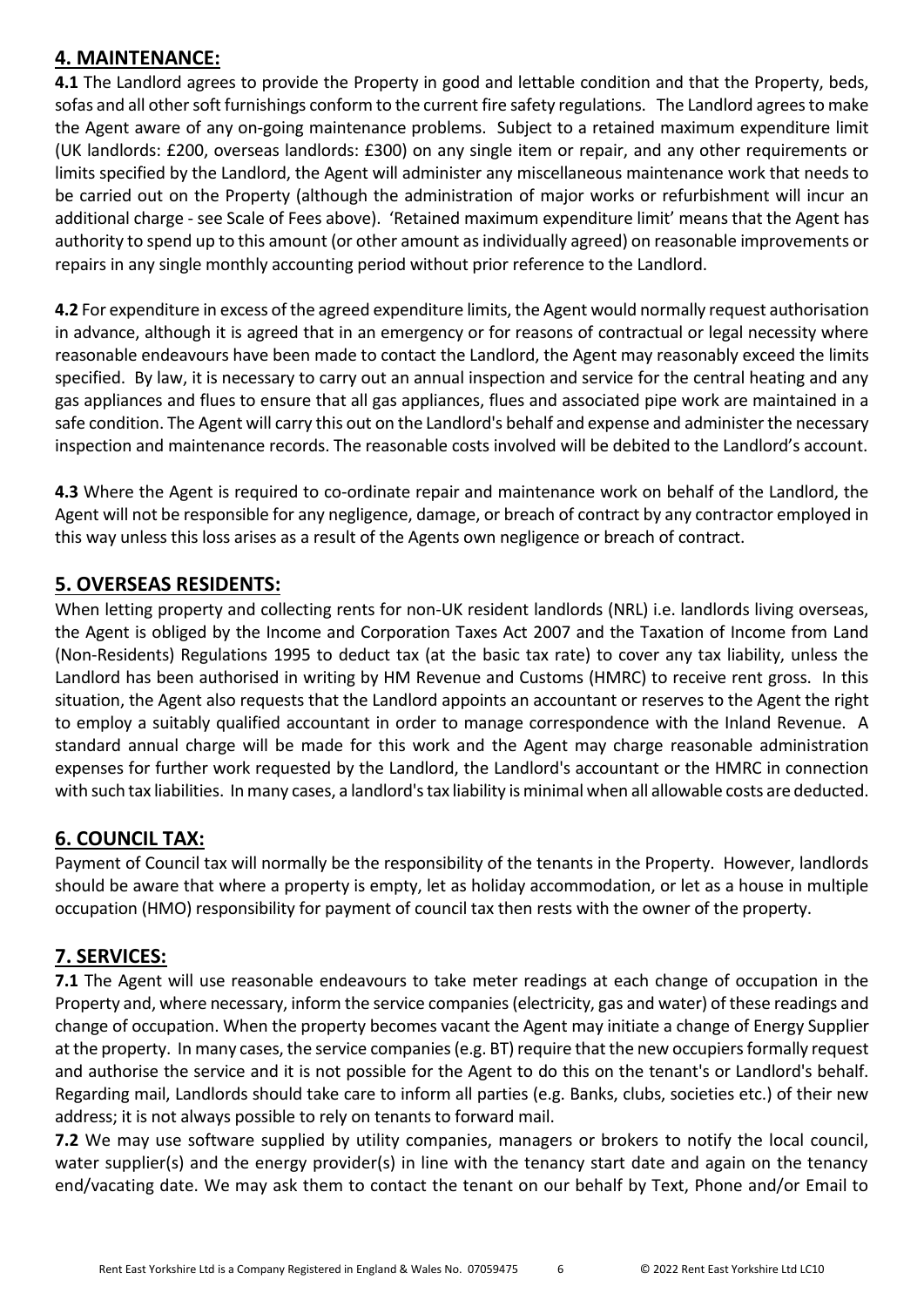offer them Energy, Insurance and Media comparisons for the new Tenancy. Call Centre comparisons are completely optional for the tenant and they can opt out at any time.

**7.3 Energy Bridge** When a property is vacant, or it becomes known that it will become vacant on a given date, the Landlord agrees that the Letting Agent may initiate a change of energy supplier at that property with such the energy supply being registered in the name of the Landlord for the period of vacancy between Tenancies. The Energy Supplier in place after the change will be provided by the Preferred Supplier as nominated by the utility broker (the "Preferred Supplier").

The Landlord may initiate a change away from the Preferred Supplier at any time. The Landlord understands and agrees that the Letting Agent shall provide the name and contact details of the Landlord to Tenant Shop Limited and the Preferred Supplier explicitly for the purpose of:

- a) registering the electricity and gas meters at the property with the Preferred Supplier in the Landlord's name;
- b) administering the account of the Landlord with the Energy Supplier;
- c) providing the energy supply to the Landlord's property;

Neither the Preferred Supplier or utility broker will use the Landlords details for any other purpose other than that set out above and will manage the Landlord's data in accordance with the provisions of the Data Protection Act 1998 and fulfil the obligations of data controller and data processor, as appropriate.

#### **8. INVENTORY:**

The deposit protection schemes established under the terms of the Housing Act 2004 require that all landlords need to be protected by good inventory and condition reports from the outset. The Agent will prepare an inventory for the Property and a charge will be made for this, the cost of which will depend on the size of the inventory and the Property. The standard inventory will include all removable items in the Property (except those of negligible value) plus carpets, paintwork, wall coverings, curtains, mirrors, sanitary ware and other articles that, in the opinion of the Agent, need regular checking. Landlords should not leave any removable articles of substantial value in the Property without prior arrangement with the Agent. The standard inventory service will include a full schedule of condition (condition, colour & decoration of ceilings, walls, doors & door fittings etc.). Evidence of condition or damage (i.e. photography) will be prepared as required, or at the Landlord's request, and will be charged accordingly. Loft Spaces are not inspected or recorded.

#### **9. TENANCY AGREEMENT:**

The Standard Management Service includes the preparation of a tenancy agreement in the Agent's standard form(s) and provision of a copy of this agreement to a designated advisor or building society should the Landlord request it. Should the Landlord, advisors or mortgagees require amendment of the contract or require the Agent enter into further work or correspondence, a fee for this extra work may be requested (or you may have the tenancy agreement amended by your own adviser at your own expense). It is agreed that the Agent may sign the tenancy agreement(s) on behalf of the Landlord.

#### **10. NOTICES:**

The Agent will, if instructed, serve the usual legal notices on the tenant(s) in order to terminate the tenancy, increase the Rent, or for any other purpose that supports the good management of the Property, or the timely return of the Deposit at the end of the tenancy. Fees will be charges for this service as set out above.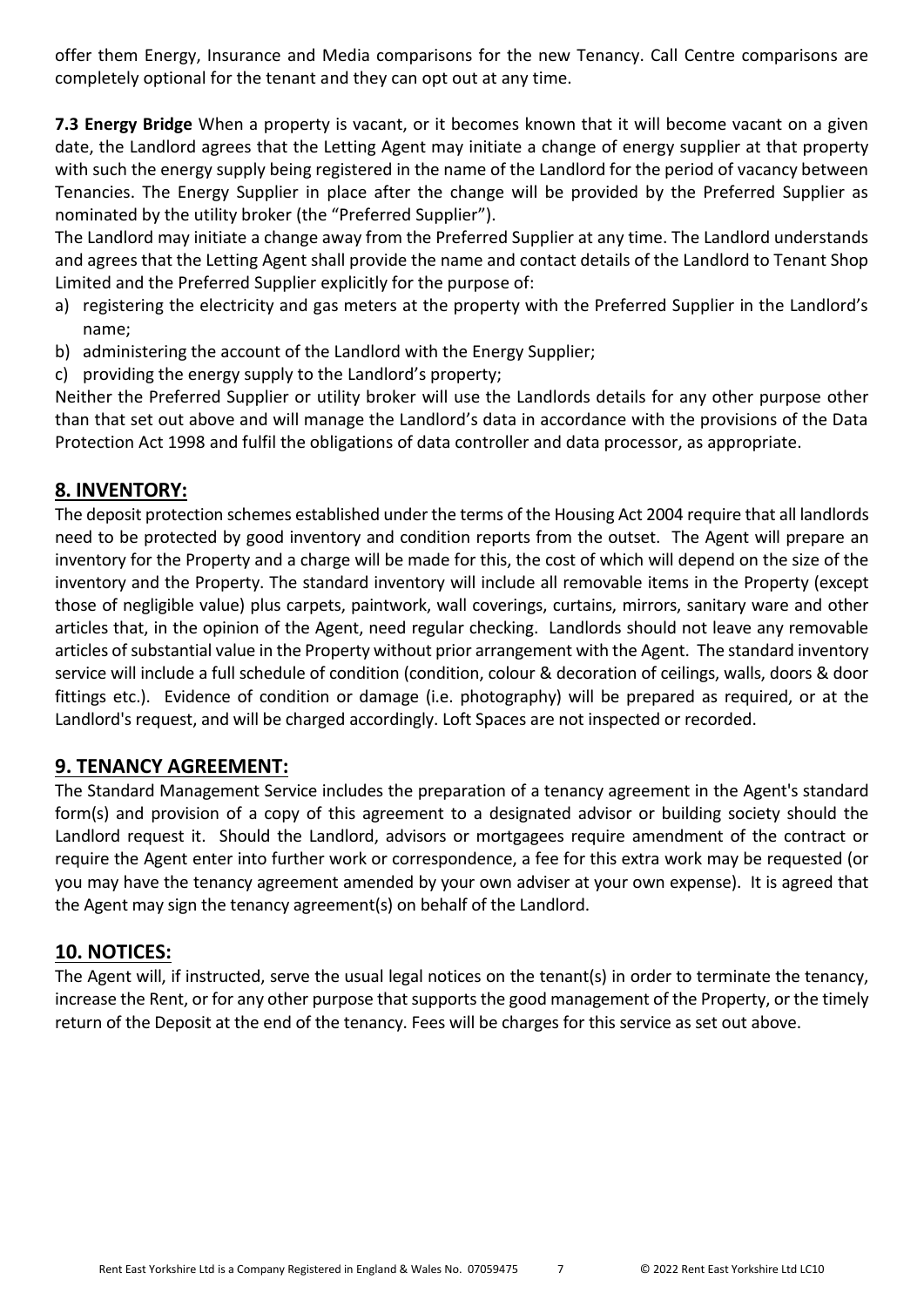# **11. HOLDING DEPOSIT:**

A reservation fee is generally taken from a tenant applying to rent a property. The purpose of this fee is to reserve the property and to verify the tenant's serious intent to proceed, and to protect the Agent against any administrative expenses (taking out bank references, conducting viewings, re-advertising) that may be incurred should the tenant decide to withdraw the application. The holding deposit does not protect the Landlord against loss of rent due to the tenant deciding to withdraw or references proving unsuitable, although early acceptance of rent from the applicant would not be advisable until satisfactory references have been received. Landlords should notify the Agent where they wish a larger security fee to be carried to protect against loss of rents, or insurance undertaken. This fee is not a deposit until it is transferred on the establishment of the tenancy.

## **12. TENANCY DEPOSITS:**

**12.1 Deposits** A tenancy deposit will be payable by the tenant upon signing the Tenancy Agreement in addition to any rents due. The purpose of the tenancy deposit is to protect the Landlord against losses (including unpaid rent) or damage to the Property during the tenancy itself. Where received by the Agent, the deposit will be kept in a separate and secure client account ready for refunding (less any charges due) at the end of the tenancy or forwarded to one of the Government-regulated deposit schemes listed below.

For Let Only properties - Where a dispute and formal submissions are made to The DPS the agent will charge a fee of £150 plus 10% of amount claimed (to a maximum of the deposit held) plus legal fees and postage, regardless of outcome. Evidence of the claim will be required from the landlord and a schedule of rent paid.

Rent East Yorkshire Ltd normally uses The Deposit Protection Service (DPS). In the majority of cases the deposit is returned at the end of the Tenancy however in the event of an unresolved dispute the matter will be put into the hands of the DPS. If you do not give us written instructions that you will make your own arrangements for deposit protection, we will hold or place deposits relating to your properties under the terms of the DPS. We must comply with the rules of the Scheme, and this means that we will not be able to act on your instructions with regard to the deposit if those instructions conflict the Scheme rules.

**12.2 Statutory Tenancy Deposit Protection**. Where the tenancy is an assured shorthold tenancy, the Landlord or Agent is legally required to ensure that any tenancy deposit taken under the tenancy is protected within one of three statutory tenancy deposit schemes within 30 days of receipt of the deposit and comply with the rules of the scheme. The schemes are:

- (a) The Deposit Protection Service (DPS)
- (b) My Deposits
- (c) Tenancy Deposit Scheme (TDS)

**12.3 Tenancy Deposit Information.** Where statutory deposit protection applies to a tenancy deposit, the Landlord or Agent is legally required to provide to the Tenant and any other Relevant Person, within 30 days of receipt of the deposit the prescribed information required under the Housing Act 2004.

**12.4 Agent Deposit Protection.** Where a tenancy deposit has been received by the Agent and not passed to the Landlord, the deposit will be kept in a separate and secure client account ready for refunding (less any charges due) at the end of the tenancy, or forwarded to one of the Government-regulated deposit schemes listed above. The Agent will also provide the Tenant and any other Relevant Person with the prescribed information. The Landlord agrees that the Agent may use information given, including information about the Landlord, for the purposes of performing the Agent's obligations to the Landlord and supply such information as is reasonably required to the scheme.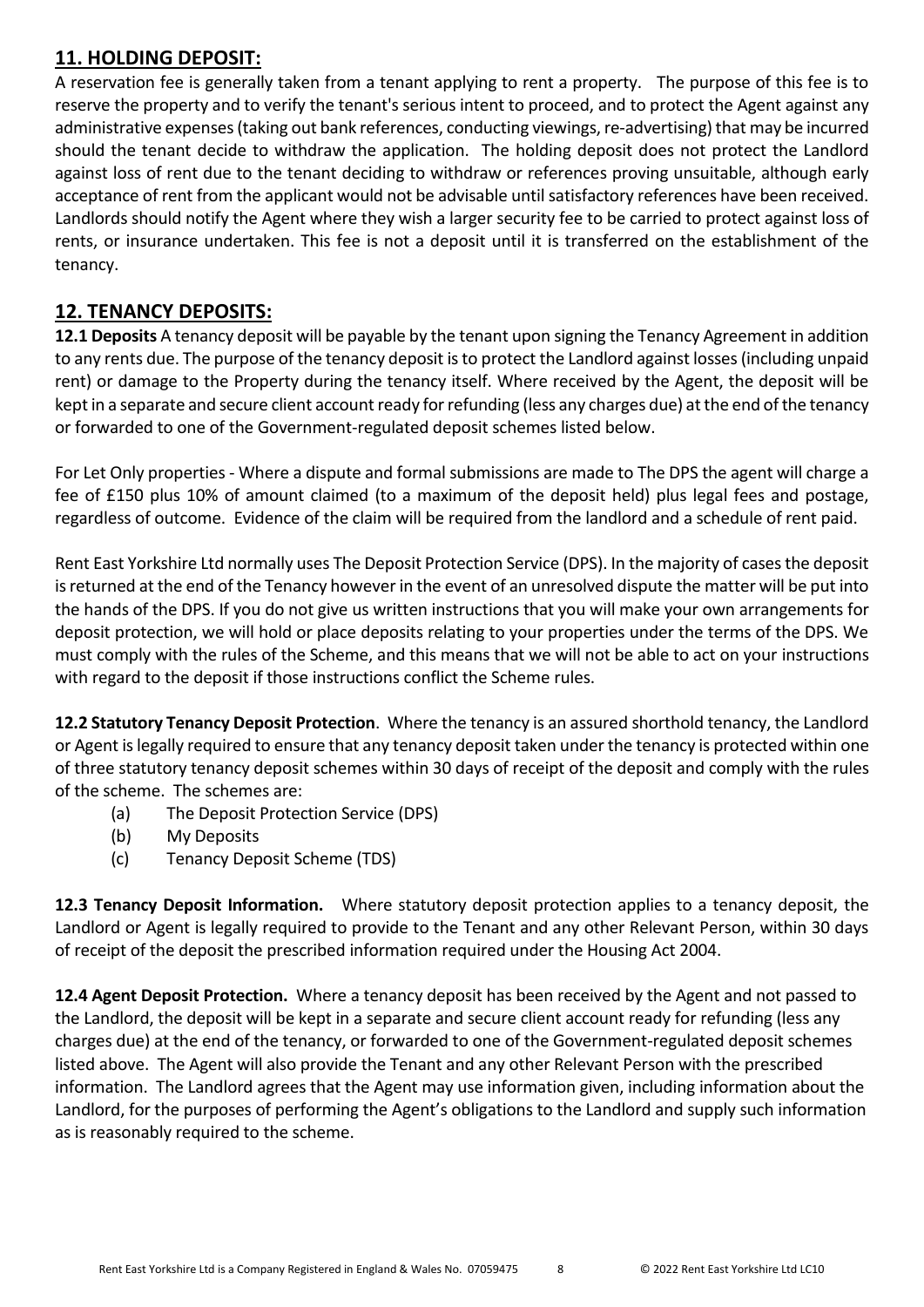**12.5 Landlord Deposit Protection.** Where the Agent is providing a let only service without deposit protection it will be the Landlord's responsibility to protect the Deposit, as required by law, and the Landlord agrees to provide evidence to the Agent that the Deposit has been protected and the correct information has been provided to the Tenant and any other Relevant Person. A valid notice seeking possession under s21 of the Housing Act 1988 cannot be served on a Tenant whose Deposit is not protected unless the Deposit has been returned to the Tenant or court proceedings relating to the return of the Deposit have been disposed of. A Tenant or any Relevant Person may apply through the courts for compensation of at least the amount of the Deposit, and up to three times the Deposit, where the Landlord (or someone acting on the Landlord's behalf) has failed to protect the Deposit, failed to provide the Prescribed Information or failed to comply with the initial requirements of the authorised scheme.

**12.6 End of Tenancy.** Where the Agent has protected the Deposit on behalf of the Landlord the Agent will liaise with the Landlord at the end of the tenancy to ascertain what (if any) deductions will be made from the Deposit and liaise with the Tenant regarding any deductions. The Agent will assist in resolving any dispute between the Landlord and the Tenant and arrange for the return of the Deposit to the Tenant less any deductions agreed. Where the Deposit has been protected in one of the statutory tenancy deposit schemes and a dispute cannot be resolved the matter will be referred for adjudication under an Alternative Dispute Resolution (ADR) process within the scheme. The Landlord authorises the Agent to pay to the scheme as much of the Deposit as the scheme requires the Agent to send. The Agent will contact the Landlord to keep him informed, but the Agent will not need to seek the Landlord's further authority to send the money to the scheme.

**More information on the requirements of the deposit protection schemes are available on the following web sites(s) and landlords are strongly urged to familiarize themselves with their legal responsibilities:**  <https://www.gov.uk/tenancy-deposit-protection>

#### **13. INSPECTIONS:**

**13.1** Under the Standard Management Service, the Agent will make reasonable endeavours to carry out inspections six monthly starting after the first month. Such inspections do not constitute a formal survey of the Property, nor will the Agent check every item of the inventory at this stage. The inspection is concerned with verifying the good order of the tenancy (i.e. house being used in a 'tenant-like' manner) and the general condition of the Property. This would normally include inspecting the main items (carpets, walls, cooker, main living areas and gardens) to the extent that they are visible to the Agent without moving the Tenant's possession. Loft spaces are not inspected or recorded.

**13.2** Following the departure of tenants, a final inspection of the Property is carried out by the Agent. Testing of all the electrical appliances, heating system and plumbing is not feasible during the Inspection a qualified contractor should be appointed for this purpose should it be required by the Landlord. The Agent will endeavour to report any apparent deficiencies or dilapidations to the Landlord (and, if appropriate, to the relevant tenancy deposit scheme administrator) together with any recommended deductions or replacement values.

#### **14. TENANCY DEPOSIT DISPUTES**

**14.1** The Agent will attempt to resolve any deposit dispute between the Landlord and the Tenant by negotiating with the Tenant on behalf of the Landlord. Where the Deposit is subject to statutory tenancy deposit protection, and a dispute cannot be resolved between the parties, then it will be necessary to submit the claim to the tenancy deposit administrators for adjudication under an alternative dispute resolution (ADR) process or to take Small Claims action in the County Court. The Landlord may instruct the Agent to deal with the adjudication and the Agent will charge for the time incurred in doing to on an hourly basis at the rate specified above for 'Hourly rate for other work.'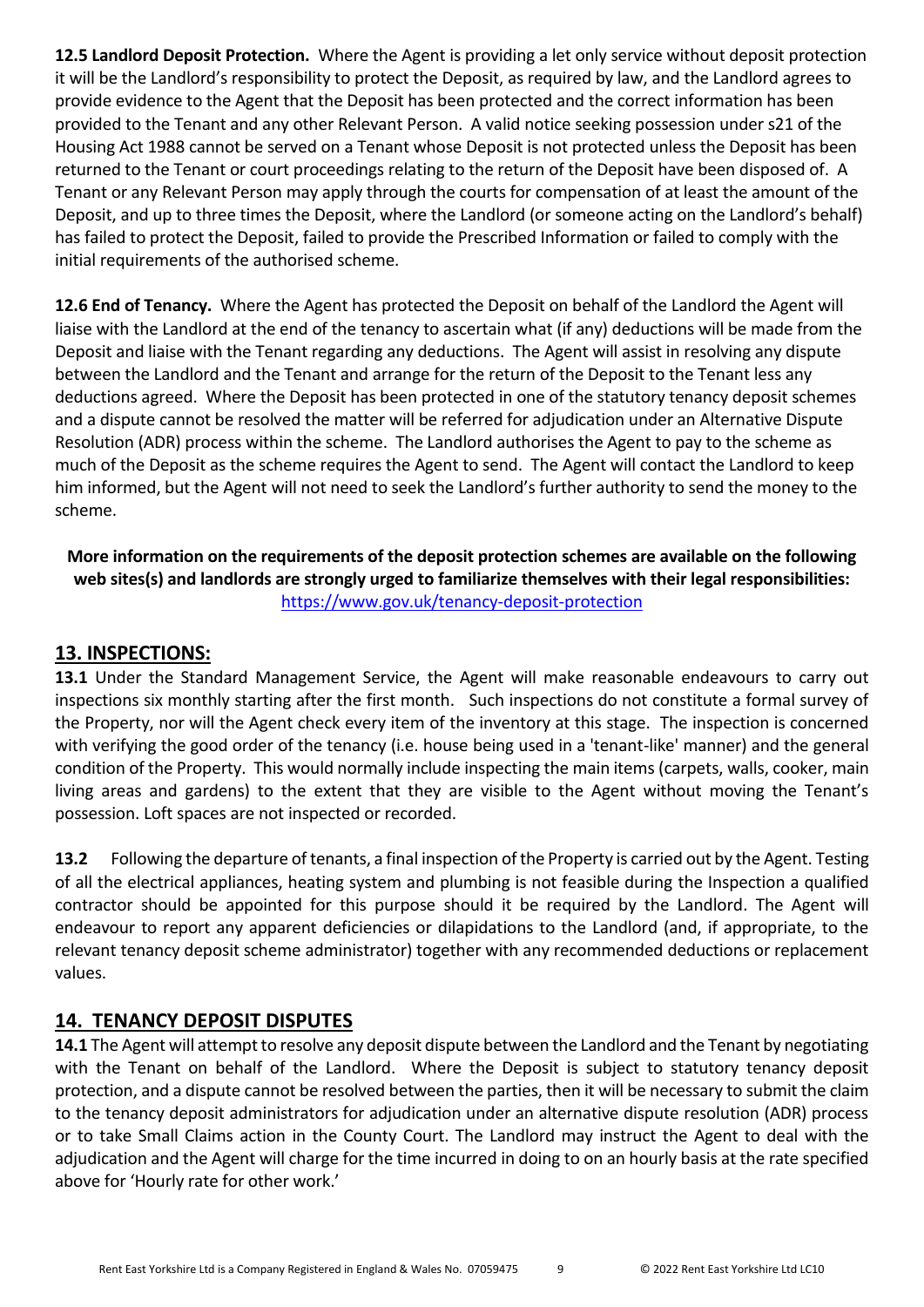**14.2** The Landlord authorises the Agent to make appropriate deductions from the rental income in the last two months of the tenancy to provide a maintenance fund from which any cleaning, repair or other costs can be disbursed at the end of the tenancy.

#### **15. TERMINATION:**

**15.1 Termination of Agency Agreement.** This Agreement may be terminated by either party by way of two months' written notice.

**15.2 Serious Breach of this Agreement.** The Landlord or the Agent may terminate this Agreement on fourteen days' notice if there is a fundamental breach of the agreement, and the other party does not remedy the fundamental breach within those fourteen days. Discrimination against any applicant, tenant or employee or sub-contractor of the Agent for gender, race, age disability, religious belief or sexual orientation may constitute a fundamental breach.

**15.3 Minimum Fee.** The Minimum Fee applies if on termination the total fees due are less than the Minimum Fee. Where cancellation of this Agreement is unavoidable due to circumstances beyond the control of either party, the Minimum Fee will not apply and any pre-payments will be returned to the person entitled to them, less any expenses reasonably incurred to the date of cancellation.

The Minimum Fee will also apply and be payable if the Agent introduces a Tenant to the Property who finds the property as a result of the Agent's marketing efforts, or the Tenant is otherwise introduced to the Property during the Agent's period of sole agency, and enters into a Tenancy Agreement or tenancy for the Property irrespective of whether or not the Tenancy is finalised by the Agent and whether or not the Agent is the effective cause of the introduction or Tenancy.

**15.4 Landlord cancels Agreement before Property Is Let.** If the Landlord cancels the Agreement before the Property is Let they agree to pay the Agent for the work done and reimburse any out of pocket expenses in respect of advertising the Property. In these circumstances the Agent reserves the right to apply a withdrawal fee of £100. Should the situation arise where a tenant has been found by the Agent and is undergoing referencing and the application fee of £99 has been accepted should the Landlord cancel the Agreement the Agent reserves the right to recharge the Landlord the application fee should it be necessary to repay the fee to the applicant.

**15.5 Tenancy Agreement** The Landlord shall provide the Agent with any requirements for return and repossession of the Property at the earliest opportunity. Landlords should be aware that any tenancy agreement entered into on the Landlord's behalf is a binding legal agreement for the term agreed. Details of any tenancy agreement being entered into will be communicated to the Landlord as soon as possible. Landlords should be aware that the legal minimum notice period to tenants under assured tenancies is generally two months (should the contract allow for early termination) and this needs to be given even in the case of a fixed term tenancy which is due to expire. Assured Shorthold Tenancies cannot normally be terminated during the first 6 months.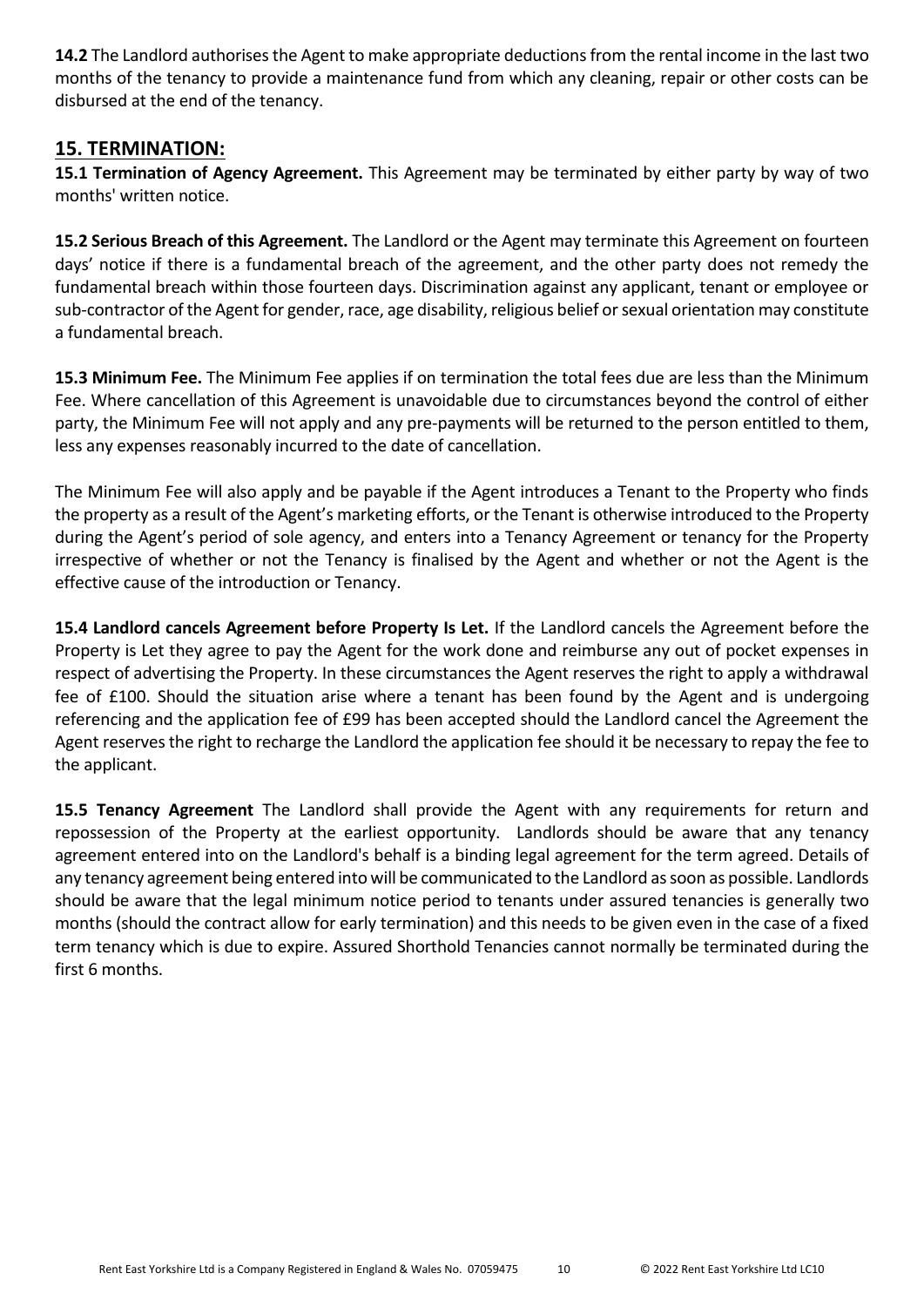**15.6 Agreements signed away from the Agents office.** Where the Landlord is a consumer (being an individual acting wholes or mainly outside of their own trade or business) and this Agency Agreement is signed:

- at a place which is not the Agent's office;
- at the Agent's offices but following a meeting between the parties away from the Agent's offices; or
- Without meeting face to face at all.

The Landlord has a right to cancel under consumer protection legislation within 14 days ('a cooling off period') of the date of this Agreement. A cancellation notice is available at the end of this Agreement. Where the Landlord waives his right to cancellation (see clause 27 below) by agreeing to the Agent works immediately following the date of this Agreement he will be responsible for any reasonable costs incurred by the Agent in carrying out their duties if the Landlord cancels this contract during the 'cooling off' period.

# **16. SOLE LETTING RIGHTS:**

The Landlord appoints the Agent as sole agent for the marketing, letting and/ or aspects of the management of the Property depending on which Service Level is agreed. **If the Landlord lets the property during the appointment of the Agent under this Agreement the Landlord might become liable to pay commission to both Agents.** It is agreed that only the Agent (Rent East Yorkshire Ltd) may let the Property on behalf of the Landlord.

## **17. SAFETY AND ENERGY PERFORMANCE REGULATIONS:**

#### **WARNING: You should read and understand these obligations before signing at the end**

**17.1** The letting of property is now closely regulated with respect to consumer safety. The law makes particular demands regarding the safety, servicing and inspection of the gas and electric appliances and installations within a property, and with respect to the safety of furniture and soft furnishings provided. The following regulations (as amended) apply:

- Furniture and Furnishings (Fire)(Safety) Regulations 1988
- General Product Safety Regulations 2005
- Gas Safety (Installation and Use) Regulations 1998 & 2018
- Electrical Equipment (Safety) Regulations 1994 & 2016
- Plugs and Sockets (Safety) Regulations 1994

**17.2** The Landlord confirms that they are aware of these obligations and that the Agent has provided sufficient information to assist with compliance. It is agreed that the Landlord shall ensure that the Property is made available for letting in a safe condition and in compliance with above regulations. Under the Standard Management Service, the Agent shall if required specifically in writing by the Landlord ensure that all relevant equipment is checked at the beginning of the tenancy and maintained during the tenancy if required in writing by the Landlord, and that appropriate records are kept. The Landlord agrees to repay the Agent's costs incurred including any expenses or penalties (whether civil or criminal) that may be suffered as a result of noncompliance of the Property to fire and appliance or any other safety standards.

**17.3** Where the Landlord has duties in regard to the prevention of legionella and the inspection of domestictype water systems, it is agreed that the Landlord shall be responsible for the maintenance of the water system and any associated safety checks under these duties. The Landlord confirms that they are aware of these duties and that the Agent has provided sufficient information to assist with compliance.

**17.4** Landlords must ensure that a valid Energy Performance Certificate (EPC), where required, is made available free of charge to any prospective tenant at the earliest opportunity and in any event no later than which ever is the earlier of:

(i) the first time the landlord makes available to the prospective tenant any written information about the building; or

(ii) at the time which the prospective tenant views the building.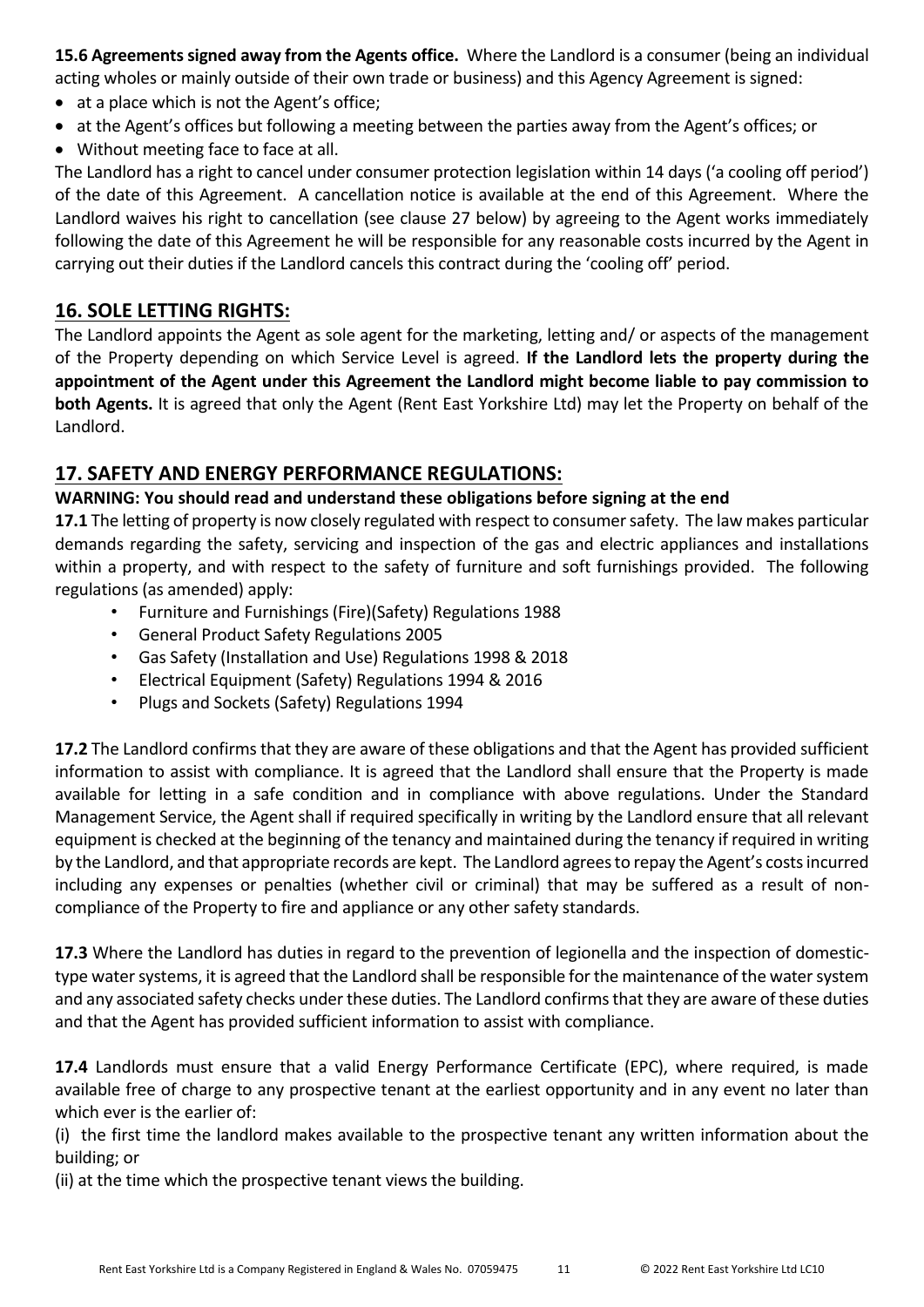Where the Landlord does not have a valid EPC for the property the Agent will arrange an EPC for the property and the Energy Performance Certificate Fee will be payable. If the Landlord already has a valid EPC for the property then the Landlord must make this available to the Agent for any prospective tenants.

**17.5** The Landlord must ensure that a Gas Safety Certificate, where required, is provided to the Tenant prior to their occupation of the property. Where the Landlord does not have a valid Gas Safety Certificate for the property the Agent will obtain this and the Landlord will reimburse the Agent for the full cost of arranging the gas safety check.

#### **18. INSTRUCTIONS:**

It is agreed that any instructions to the Agent from the Landlord regarding termination, proceedings, major repairs, payment, or other significant details regarding the letting be confirmed to the Agent in writing.

#### **19. FEES AND VALUE ADDED TAX:**

We are not currently registered to charge VAT on top of our fees, should we become required to do so we will give one month notice in writing. VAT at the current rate would then be added to the fee at the appropriate rate. Management fees and similar services are based on a percentage of the actual rental fee. For example, a property rented at £1,000 per calendar month will incur a monthly management fee of £125 where the fee is 12.5%. Should the agreed rental be higher or lower then the fee will be correspondingly higher or lower.

#### **20. INSURANCE:**

The Landlord shall be responsible for the Property being adequately insured and that the insurance policy covers the situation where the Property is let

#### **21. HOUSING BENEFIT:**

The Landlord undertakes to reimburse the Agent for any claims arising from overpayment which may be made by the local authority in respect of housing benefit (or the Department of Work and Pensions with respect to Universal Credit), or other benefit scheme, paid to or on behalf of the tenant(s) as rent. This undertaking shall remain in force during the currency of the tenancy and up six years thereafter, whether or not the Agent continues to be engaged to let or manage the Property under this Agreement.

#### **22. LEGAL PROCEEDINGS:**

If the Agent is collecting rent from the Tenant and rent is outstanding for 7 days after it becomes due the Agent will notify the Landlord promptly and use its reasonable endeavours to obtain payment from the Tenant over the following 28 day period. At the expiry of that 28 day period the Agent will offer general advice on the next steps to be taken but cannot undertake legal proceedings on the Landlord's behalf and cannot accept any liability for rent arrears or breaches of the Tenancy Agreement. If the Landlord wishes to appoint a solicitor he may do so at his sole cost. The Agent will charge a fee for attendance at Court and any protracted correspondence with solicitors at the hourly rate specified above.

#### **23. IMMIGRATION CHECKS:**

It is agreed that the Agent will carry out any checks required under the Immigration Act on the proposed Tenants and any permitted occupiers at the start of or prior to the commencement of the Tenancy and any follow up checks where the Tenant has a limited right to rent. The Agent's responsibilities for such checks will only extend to the duration of this Agreement and at the termination of this Agreement the Agent will transfer the status evidence to the Landlord and the responsibility for maintaining immigration status checks will return to the Landlord.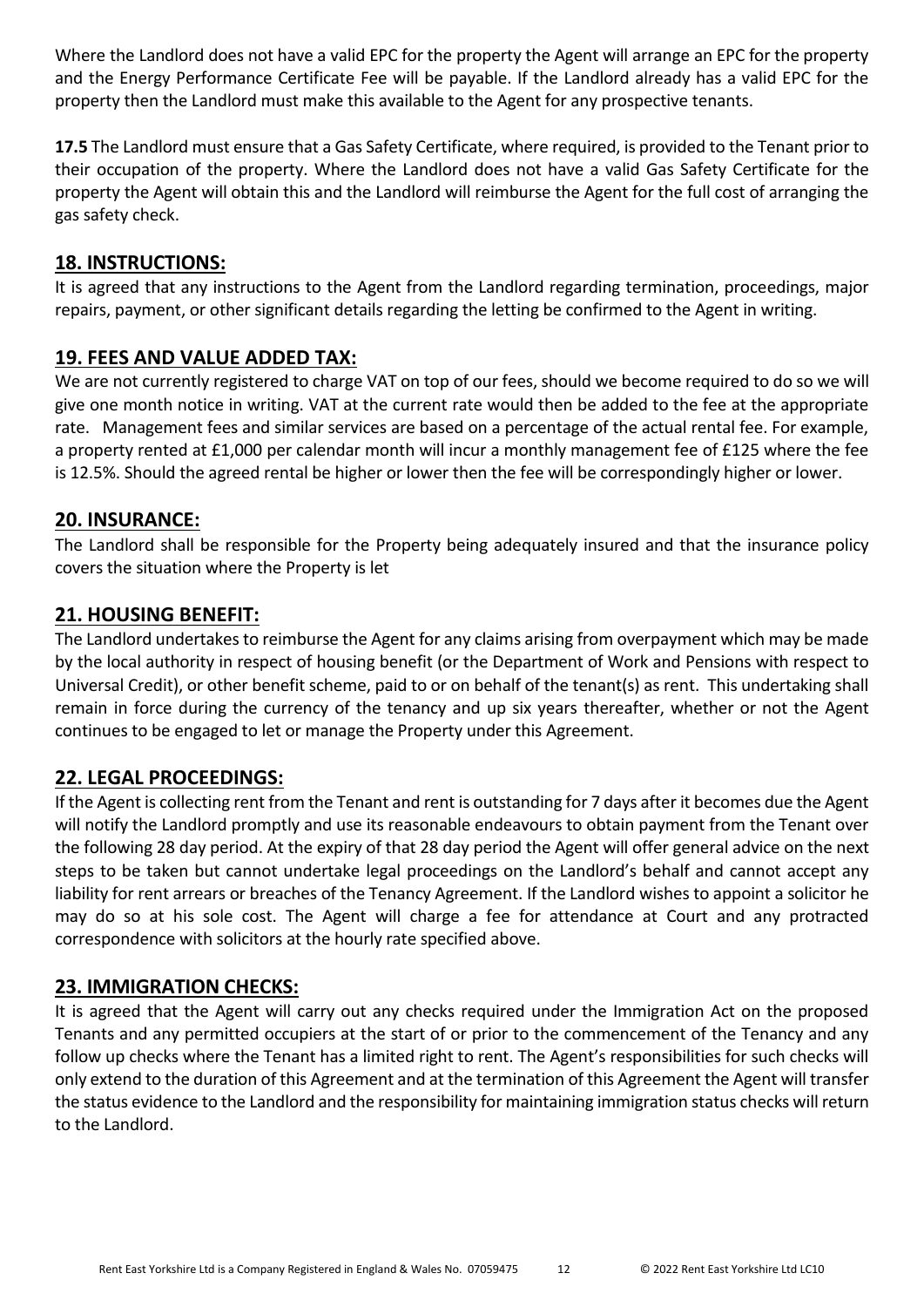## **24. COMPLAINTS**

Where the Landlord is unsatisfied with any service provided by the Agent he should contact the Agent in the first instance to try to resolve matters. The Agent has an in-house complaints policy which must be followed, a copy of which has been provided with or prior to entering into this Agreement. The Agent is a member of 'The Property Redress Scheme' and where the Landlord is unsatisfied with the way the complaint has been handled he may refer the matter to the scheme for a further decision, details of which are available upon request from the Agent.

### **25. SALES:**

Where any person introduced in any way to the Landlord by the Agent goes on to purchase the Property, either Freehold or Long Lease a fee equivalent to 0.5% of the purchase price shall be payable to the Agent.

#### **26. KEEPING RECORDS AND DATA PROTECTION:**

The Agent undertakes to comply with data protection regulations and not to divulge any personal details of the Landlord or Tenant to any other third party or organisation without prior approval unless this is necessary to comply with a statutory obligation. The Agent will make every effort to keep such information safe and secure and will keep copies of all forms, agreements and other correspondence in relation to the tenancy for the period of the tenancy and for a year from the date of expiry of the tenancy. The Agent will keep copies of all financial information for seven years.

The Landlord undertakes to comply with data protection regulations and not to divulge any personal details of the Tenant to any other third party or organisation without prior approval unless this is necessary to comply with a statutory obligation. Where the Landlord processes and stores any personal details of the Tenant (for example, where the agent is instructed on a let only basis and the landlord is managing the property) the Landlord is required to provide the Tenant with a privacy notice of how their data will be processed or used by the Landlord. The Landlord is also required to ensure that any data held is adequate, relevant and not excessive for the purposes for which it is processed and is accurate and kept up to date. Data should not be kept for longer than necessary and should be deleted or shredded appropriately when no longer required.

#### **27. ABOUT THIS AGREEMENT:**

No amendments or variation to this Agency Agreement will have any contractual effect unless agreed by the parties in writing. This Agreement shall be governed by and construed in accordance with the laws of England and Wales, and each of the parties submits to the exclusive jurisdiction of the courts in England and Wales.

This Agency Agreement constitutes the entire written agreement between the parties and supersedes any previous agreement, discussion, correspondence or understanding between the parties but this will not affect any obligations in any such prior agreement which are expressed to continue after termination. In the event that any part of this Agreement is held to be void or unenforceable it will be severed from the Agreement and the remainder of the Agreement will continue in force to the fullest extent possible.

The terms and conditions of this Agreement may be varied by the Agent, but only with two months' prior written notice.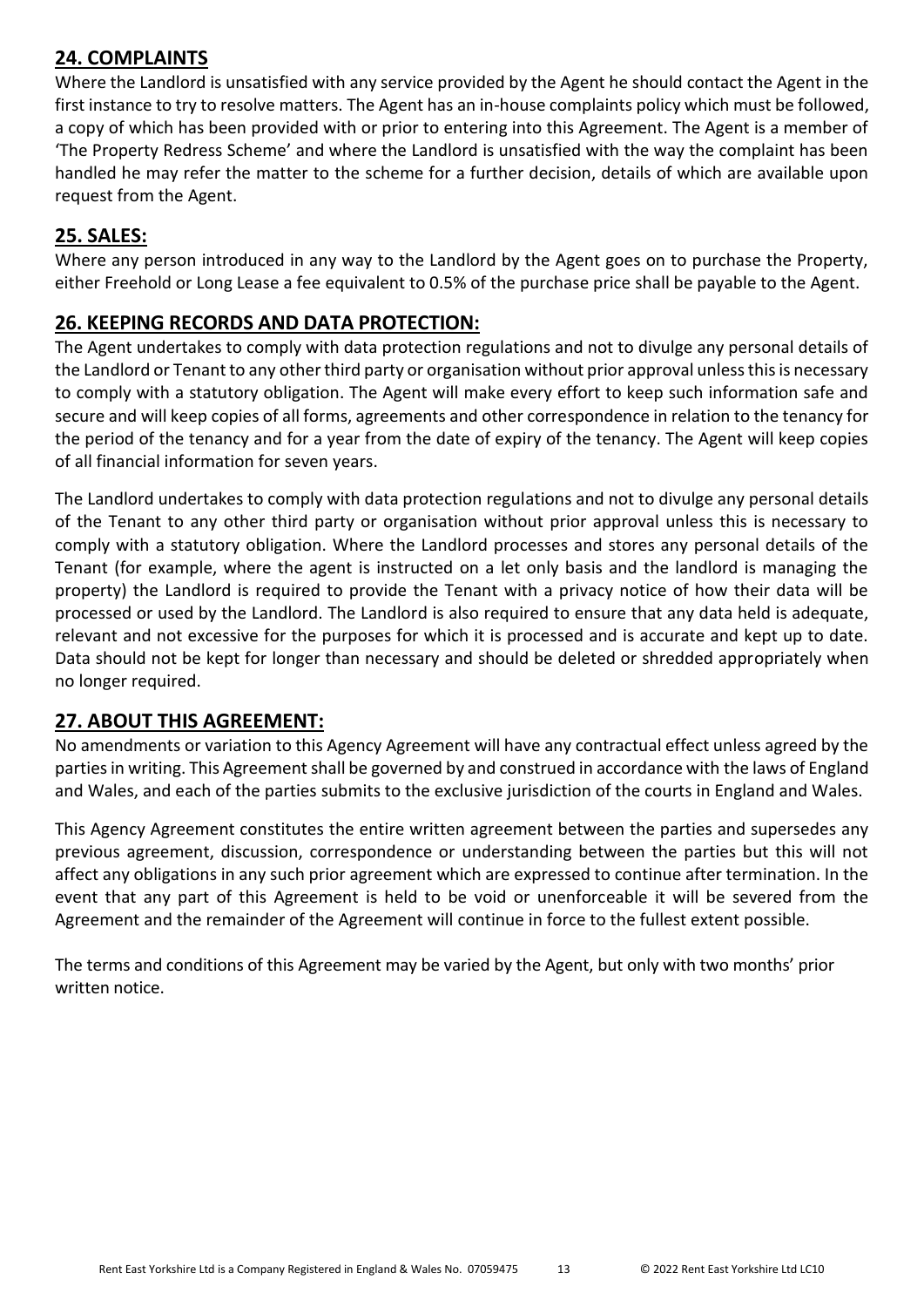

- □ I consent to the Agent using an Energy Bridge company or Broker *- see clause 7.3*
- □ I consent to the Agent carrying out marketing work immediately (prior to any right of cancellation period). See clause 15.6 above. Tick box if this applies.
- □ I wish the Agent to undertake the following service:
	- □ Standard Management Service\*
	- □ Letting Only Service *see clauses 1.2 and 1.5*\*
	- □ Letting Only & Rent Collection *see clause 1.4*\*
- $\Box$  I/we also confirm that we are the sole/joint owners of the Property.

\**Delete as applicable*

#### **28. PROPERTY:**

In this Agreement any reference to the Property includes all properties listed in the First Schedule attached hereto.

**THE FIRST SCHEDULE** *(attach a separate sheet if necessary)*

Address of property to be let . . . . . . . . . . . . . . . . . . . . . . . . . . . . . . . . . . . . . . . . . . . . . . . . . . . . . . . . . . . . . . . . . . . . . . . .



**Agent details (Provision of Services Regulations 2009)**



Rent East Yorkshire Ltd Unit 20 – Driffield Business Centre Scotchburn Garth, Driffield, East Yorkshire, YO25 6EF 01377 250 550 [info@renteastyorkshire.co.uk](mailto:info@renteastyorkshire.co.uk) Company no. 07059475 Property Redress Scheme: PRS000609

#### **IMPORTANT NOTICE**

Clients should carefully read and understand the above terms of business before signing.

Signed: . . . . . . . . . . . . . . . . . . . . . . . . . . . . . . . . . . . . . . . . . . . . . .. . . . . . . . Date: . . . . . . . . . . . . . . Signed: . . . . . . . . . . . . . . . . . . . . . . . . . . . . . . . . . . . . . . . . . . . . . . . . . . . . . . Date: . . . . . . . . . . . . . . **(IF THE PROPERTY IS JOINTLY OWNED ALL PARTIES SHOULD SIGN)** Landlord's Full Name(s): . . . . . . . . . . . . . . . . . . . . . . . . . . . . . . . . . . . . . . . . . . . . . . . . . . . . . . . . . . . . . . . . . . . . . . . . . . . . . . . . . . . . . . . . . . . . . . . . . . . . . . . . . . . . . . . . . . . . . . Signed on behalf of the Agent: . . . . . . . . . . . . . . . . . . . . . . . Date: . . . . . . . . . . . . . . . . . . . . . . . . . . .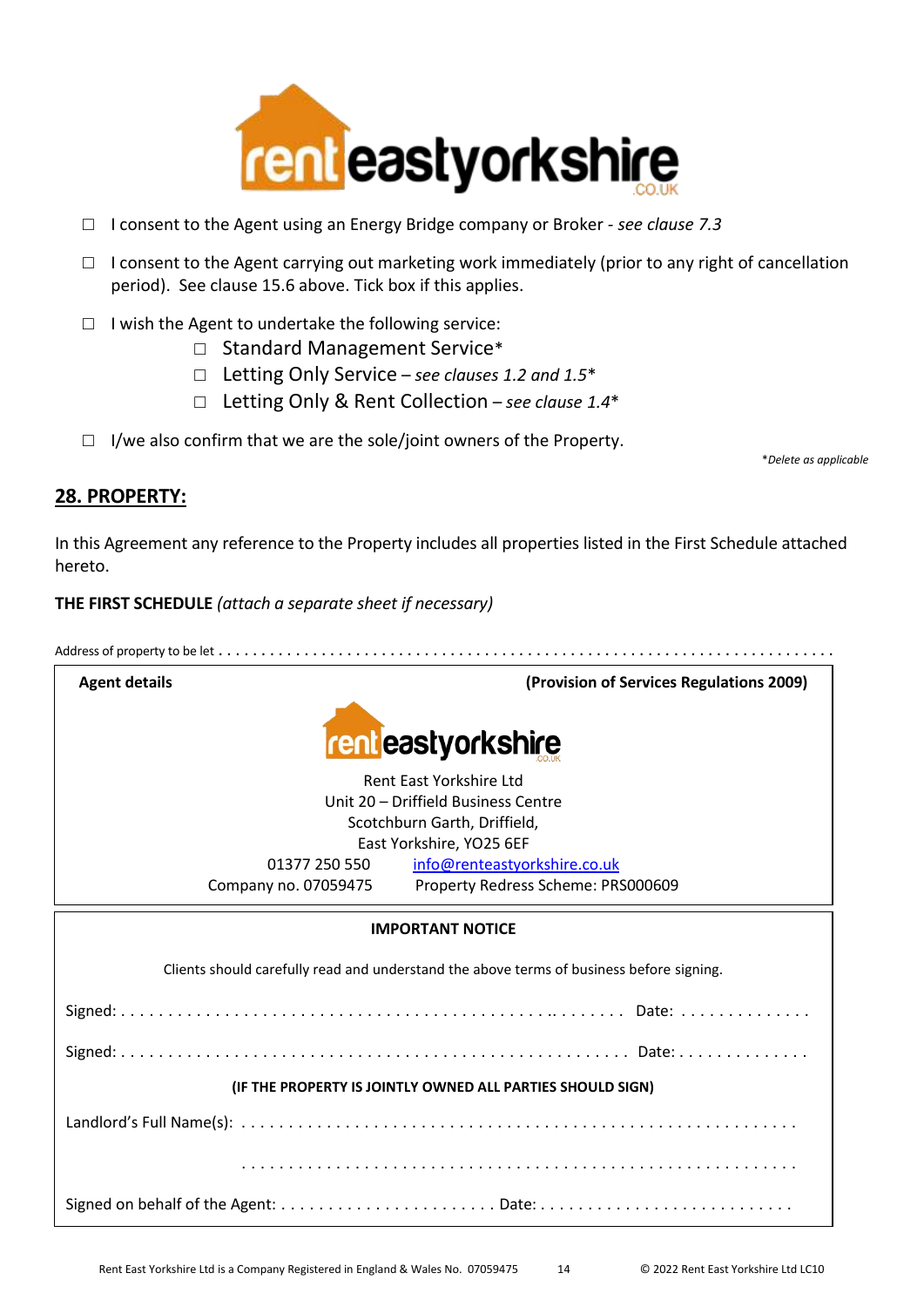

# **PROPERTY DETAILS**

| Address of Property to be let:   |   |                       |  |  |
|----------------------------------|---|-----------------------|--|--|
|                                  |   |                       |  |  |
|                                  |   |                       |  |  |
|                                  |   |                       |  |  |
| <b>Owners Full Name</b>          |   |                       |  |  |
| Landline                         |   | Mobile                |  |  |
| E-mail                           |   |                       |  |  |
| <b>Owners Full Name</b>          |   |                       |  |  |
| Landline                         |   | Mobile                |  |  |
| E-mail                           |   |                       |  |  |
| <b>Business Name</b>             |   |                       |  |  |
| Landline                         |   | Mobile                |  |  |
| E-mail                           |   |                       |  |  |
| Address:                         |   |                       |  |  |
|                                  |   |                       |  |  |
|                                  |   |                       |  |  |
| <b>Bank/Building Society</b>     |   |                       |  |  |
| Account in Name of               |   |                       |  |  |
| Address                          |   |                       |  |  |
| Sort Code                        |   | <b>Account No</b>     |  |  |
| <b>Desired Monthly</b><br>Rental | £ | <b>Available from</b> |  |  |

**Minimum Rental £ Period Available**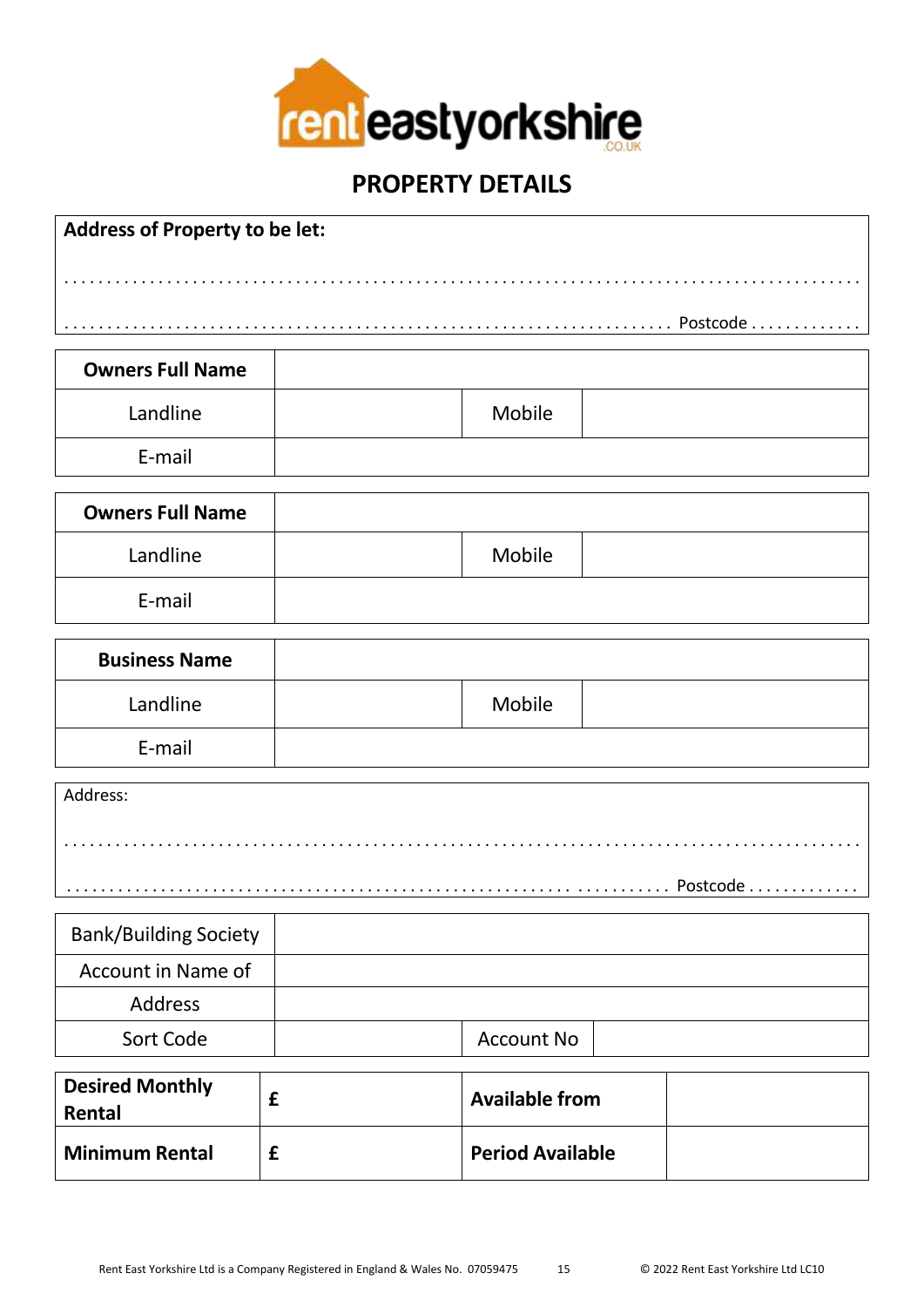# **Special Conditions**

Are the any conditions you want to impose on the tenancy? e.g. no pets, no smokers, etc. Please also indicate if this is only a preference:

**Maintenance and Repairs Authority** (Please insert figure, the usual amount is £250)

Up to  $f$ ....... may be spent by agent for essential repairs and maintenance without reference to me/us. (This Authority relates to each single breakdown or repair.)

| <b>Landlord Preferred Tradesmen</b>                                              |                                     |  |
|----------------------------------------------------------------------------------|-------------------------------------|--|
| We will used Rent East Yorkshire's preferred tradesmen unless you specify below. |                                     |  |
| Landlord Preferred <b>BUILDER</b>                                                | Landlord Preferred PLUMBER          |  |
|                                                                                  |                                     |  |
|                                                                                  |                                     |  |
|                                                                                  |                                     |  |
|                                                                                  |                                     |  |
| Phone Number                                                                     | Phone Number                        |  |
|                                                                                  |                                     |  |
|                                                                                  |                                     |  |
|                                                                                  |                                     |  |
| Landlord Preferred ELECTRICIAN                                                   | Landlord Preferred HANDYMAN / OTHER |  |
|                                                                                  |                                     |  |
|                                                                                  |                                     |  |
|                                                                                  |                                     |  |
|                                                                                  |                                     |  |
| Phone Number                                                                     | Phone Number                        |  |
|                                                                                  |                                     |  |
|                                                                                  |                                     |  |
|                                                                                  |                                     |  |

| <b>Service Contracts</b>                                                                                                | 2. |
|-------------------------------------------------------------------------------------------------------------------------|----|
| For central heating<br>and domestic<br>appliances.<br>(Please include all<br><b>Contract No's and</b><br>renewal dates) |    |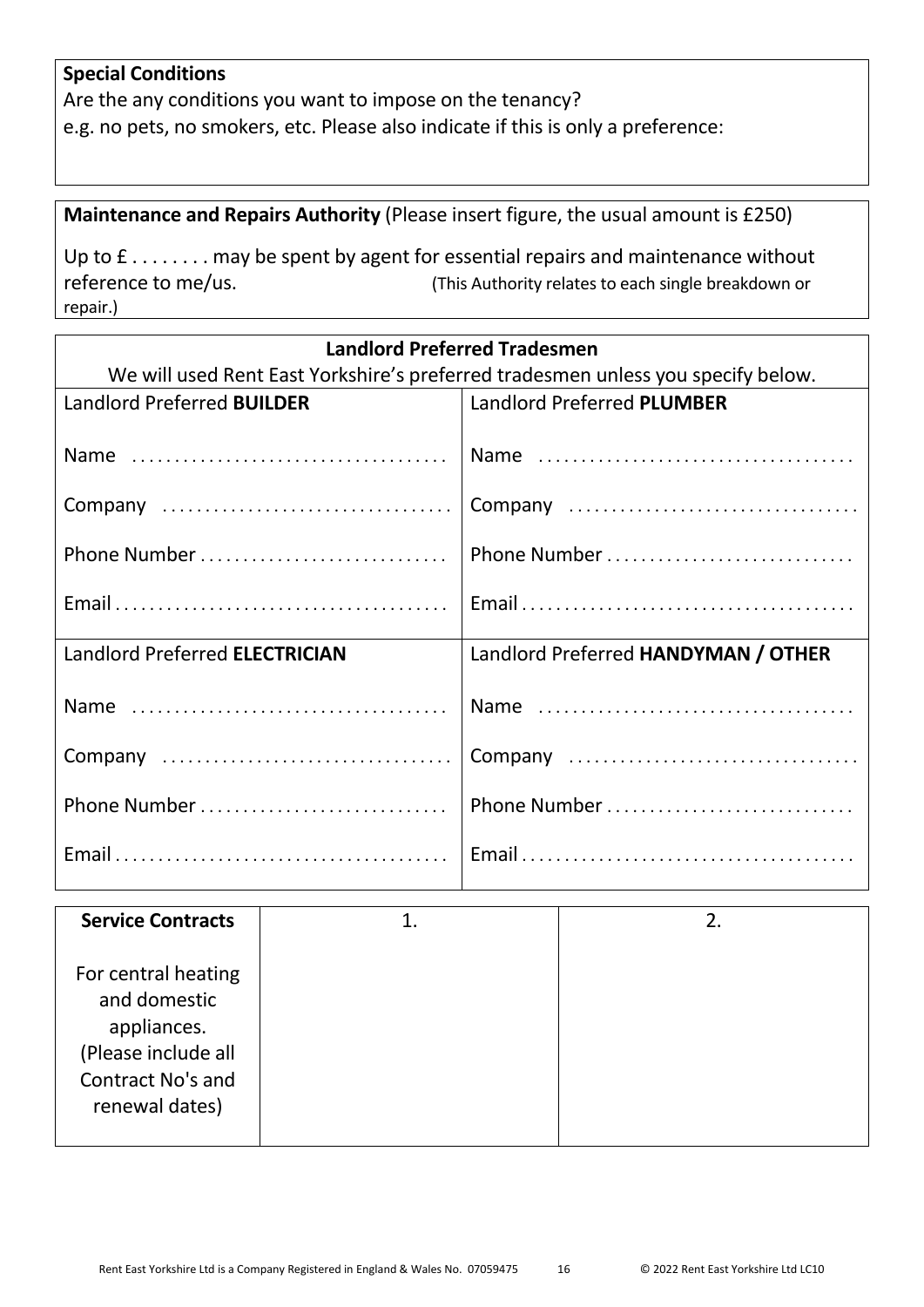|                           | Has consent to let been granted and for what period? |               |
|---------------------------|------------------------------------------------------|---------------|
| <b>Mortgagees Details</b> |                                                      |               |
|                           | Yes / No                                             | Months  Years |

| <b>Solicitors &amp;</b><br><b>Accountant/Tax</b> |
|--------------------------------------------------|
| <b>Advisor (Overseas</b>                         |
| Landlords only)                                  |

| Insurance Companies                         | <b>Building</b> | Contents |
|---------------------------------------------|-----------------|----------|
| <b>Name</b>                                 |                 |          |
| <b>Policy Number</b>                        |                 |          |
| Have your insurers been advised of the let? |                 | Yes / No |

|                    | <b>Refuse Collection Day</b>         |  |             |
|--------------------|--------------------------------------|--|-------------|
| <b>Council Tax</b> |                                      |  |             |
| <b>Band</b>        | Green                                |  | <b>Blue</b> |
| Are there any      | If Yes, please provide full details: |  |             |
| outstanding        |                                      |  |             |
| maintenance        |                                      |  |             |
| problems we should |                                      |  |             |
| be aware of?       |                                      |  |             |
| Yes / No           |                                      |  |             |

**Has the property ever been your principal/main residence? Yes / No** Have you lived in the property as your home?

# **'TO LET' Sign**

Please indicate if you would like us to erect a 'To Let' or 'Let By' sign at property **Yes / No**

| Type of house (terrace, detatched,<br>bungalow etc) |  | No. of reception |
|-----------------------------------------------------|--|------------------|
| Number of bathrooms                                 |  | No. of bedrooms  |
| Has a garden                                        |  | Has parking      |

| No. of reception rooms |  |
|------------------------|--|
| No. of bedrooms        |  |
| Has parking            |  |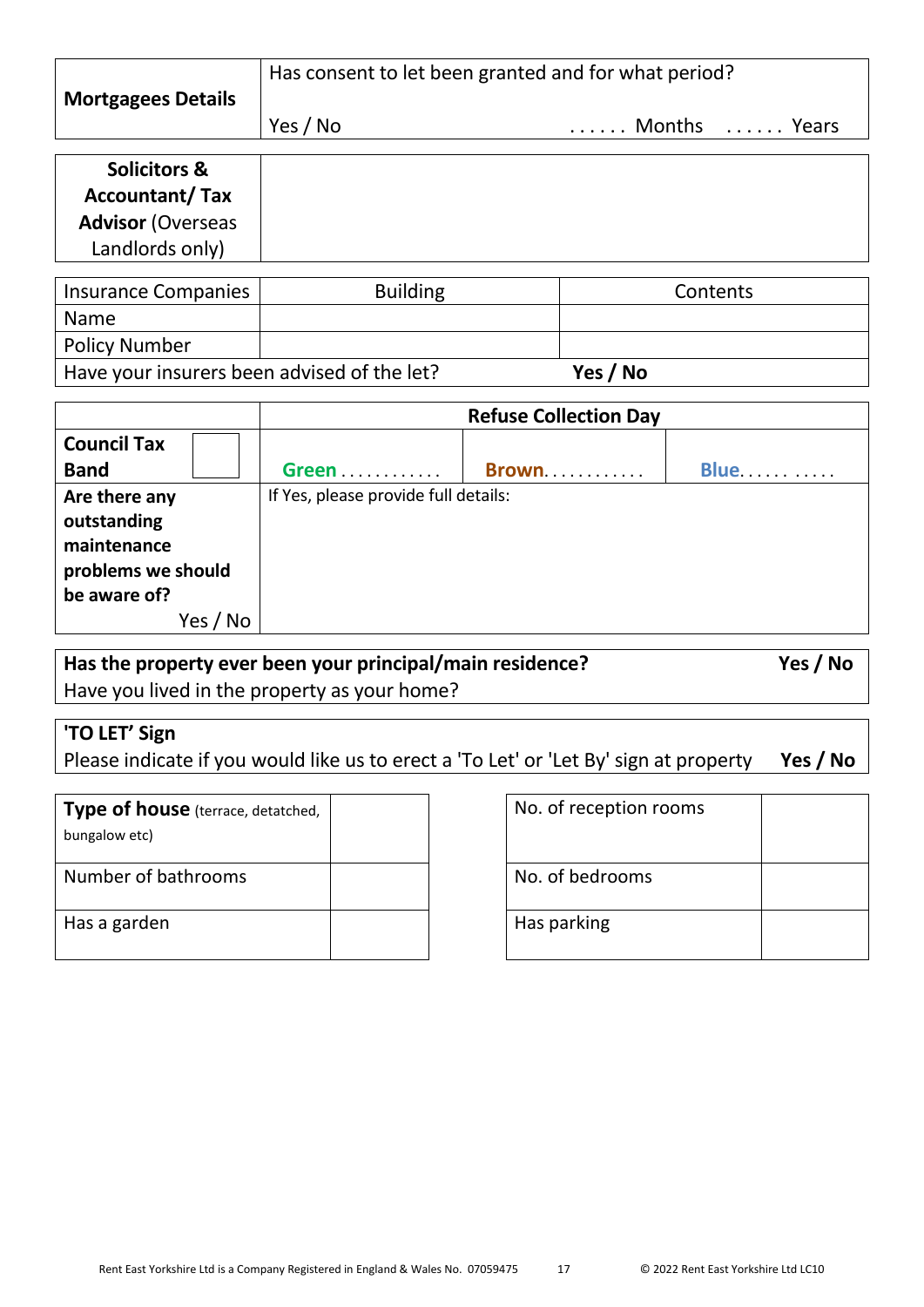

# **Complaints Procedure**

Our aim is to provide a first class service and to do everything we can to ensure you are satisfied. If you feel that we have fallen short of this standard and you wish to complain, we ask that you first telephone the person who has had conduct of your matter and explain that you are dissatisfied with an aspect of the service you have received.

If you remain unhappy with the way your complaint has been dealt with after speaking to the person with conduct of your matter then you should set out your complaint in writing to:

Mr Mark Edwards, Rent East Yorkshire Ltd, Unit 20 Driffield Business Centre, Scotchburn Garth, Driffield, YO25 6EF And/or by email at: [mark@renteastyorkshire.co.uk](mailto:mark@renteastyorkshire.co.uk)

In order to resolve your complaint, we would ask that you include the following information and evidence, if applicable:

- An outline of your complaint explaining why you feel that we have fallen short of our first class service
- What you would like us to do to resolve it
- Any specific details that you feel would assist us with resolving your complaint. Including, but not limited to:
- Names of Advisors you have spoken to in connection with the complaint
- Time(s) and Date(s) of the incidence(s)
- Telephone number(s) and or Address(es) you have used to contact us
- Any written correspondence in connection with your complaint
- Any other document in support of your complaint

On receipt of a complaint, we will investigate the issue(s) you have raised on your complaint fully and respond to you accordingly.

The timescales for dealing with a complaint are as follows:

• You will receive an 'acknowledgement of receipt' of your complaint from us within 3 working days of receipt of your complaint.

• Within 10 working days of the acknowledgement, you will receive a full response.

• If we are unable to resolve the matter within the 10 working days as stated above, we will provide you with reasons why we could not meet this time frame and provide you with an estimate of when a full response will be received

• After our final written response, we may deem the complaint closed. If we deem the matter closed then we reserve the right not to enter into any further correspondence.

We are members of the Property Redress Scheme. If you remain unhappy with the response received from us and have exhausted our complaints procedure, you can contact the Property Redress Scheme to ask them to investigate your complaint. In order to take your complaint to The Property Redress Scheme you must first have carried out the following:

• You have waited 8 weeks from the date of your written complaint to us for a response; and

• It is still within 6 months from the our last communication with you regarding this complaint

The Property Redress Scheme is a government approved Redress Scheme who resolves complaints between Members and their consumers. The complainant must have exhausted the Member's internal complaints procedure and remain dissatisfied with the Member's response. The Property Redress Scheme is free to use for the complainant and further information and guidance on how to resolve complaints is available via their website.

In order to make a complaint, please contact the Property Redress Scheme directly or alternatively, visit their website and fill out a Complaints Form. The Property Redress Scheme contact details are as follows:

#### Website: [www.theprs.co.uk](http://www.theprs.co.uk/) By Email: [info@theprs.co.uk](mailto:info@theprs.co.uk)

By post at: The Property Redress Scheme, Ground Floor, Kingmaker House, Station Road, New Barnet, Hertfordshire, EN5 1NZ

## **Notice of the Right to Cancel**